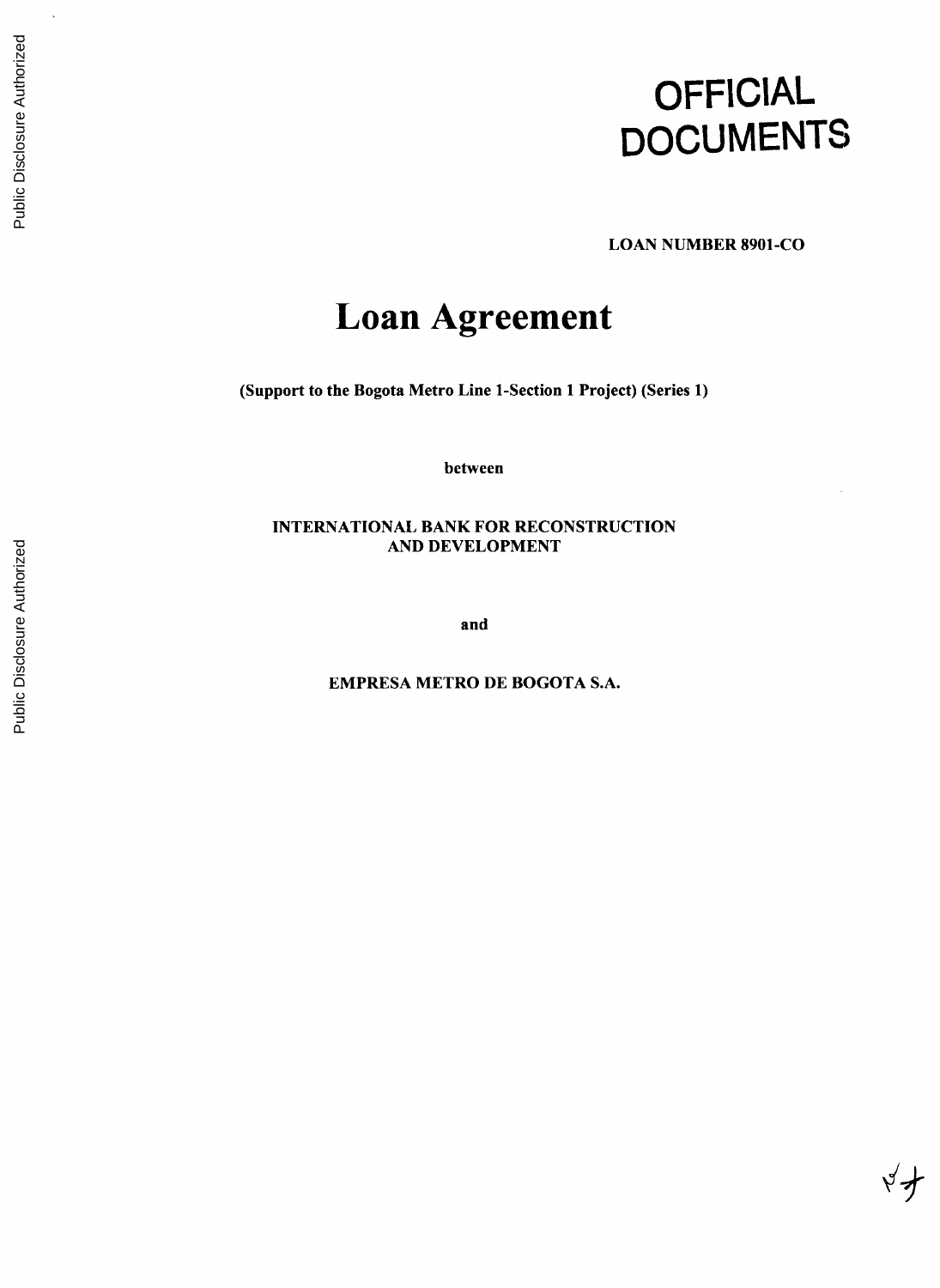#### **LOAN AGREEMENT**

**College**  $\lambda_{\rm{max}}$  and  $\lambda_{\rm{max}}$  $\alpha$  ,  $\alpha$ 

 $\lambda_{\mathfrak{C}}$ 

**AGREEMENT** dated as of the Signature Date between **INTERNATIONAL** BANK FOR **RECONSTRUCTION AND DEVELOPMENT** ("Bank") and EMPRESA METRO **DE** BOGOTA **S.A.** ("Borrower"). The Bank and the Borrower hereby agree as follows:

#### **ARTICLE I - GENERAL CONDITIONS; DEFINITIONS**

- **1.01.** The General Conditions (as defined in the Appendix to this Agreement) apply to and form part of this Agreement.
- 1.02. Unless the context requires otherwise, the capitalized terms used in this Agreement have the meanings ascribed to them in the General Conditions or in the Appendix to this Agreement.

#### **ARTICLE II - LOAN**

- 2.01. The Bank agrees to lend to the Borrower the amount of seventy million Dollars **(USD70,000,000),** as such amount may be converted from time to time through a Currency Conversion ("Loan"), to assist in financing the project described in Schedule 1 to this Agreement ("Project").
- 2.02. The Borrower may withdraw the proceeds of the Loan in accordance with Section **III** of Schedule 2 to this Agreement.
- **2.03.** The Front-end Fee is one quarter of one percent *(0.25%)* of the Loan amount.
- 2.04. The Commitment Charge is one quarter of one percent **(0.25%)** per annum on the Unwithdrawn Loan Balance.
- *2.05.* The interest rate is the Reference Rate plus the Variable Spread or such rate as may apply following a Conversion; subject to Section **3.02(e)** of the General Conditions.
- **2.06.** The Payment Dates are March **15** and September **15** in each year.
- **2.07.** The principal amount of the Loan shall be repaid in accordance with Schedule **3** to this Agreement.

#### **ARTICLE III - PROJECT**

**3.01.** The Borrower declares its commitment to the objective of the Project. To this end, the Borrower shall carry out the Project in accordance with the provisions of Article V of the General Conditions and Schedule 2 to this Agreement.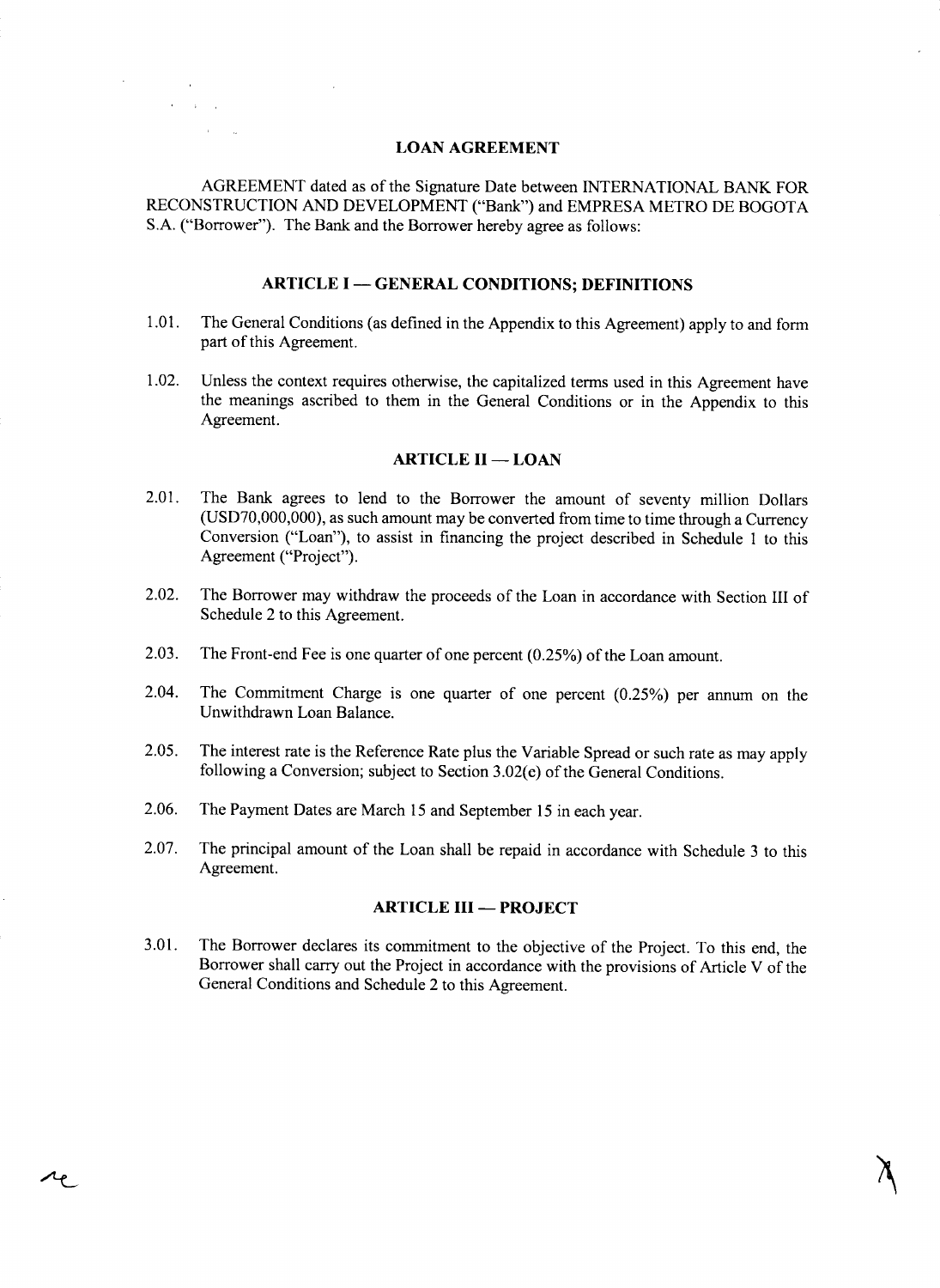#### **ARTICLE IV - REMEDIES OF THE BANK**

- 4.01. The Additional Event of Suspension consists of the following namely that the Republic of Colombia or the Capital District shall have failed to make available to the Borrower the financing committed to be provided under the Counterpart Financing Agreement in a manner that in the Bank's opinion materially and adversely affects the Borrower's ability to perform any of the Borrower's obligations under this Agreement.
- 4.02. The Co-financing Deadline for the effectiveness of the EIB Co-financing Agreement is October **31, 2019** or such later date as the Bank may agree.
- 4.03. The Additional Event of Acceleration consists of the following namely that any event specified in Section 4.01 of this Agreement occurs and is continuing for a period of **60** days after notice of the event has been given **by** the Bank to the Borrower.

#### **ARTICLE** V **- EFFECTIVENESS; TERMINATION**

- *5.01.* The Additional Conditions of Effectiveness consist of the following:
	- (a) The IADB Co-financing Agreement has been executed and delivered and all conditions precedent to its effectiveness or to the right of the Borrower to make withdrawals under it (other than the effectiveness of this Agreement) have been fulfilled.
	- **(b)** The Operational Manual has been adopted **by** the Borrower in form and substance satisfactory to the Bank.
	- **(c)** The Trust Account has been established in form and substance satisfactory to the Bank.
- **5.02.** The Effectiveness Deadline is the date one hundred and eighty **(180)** days after the Signature Date.

#### **ARTICLE VI - REPRESENTATIVE; ADDRESSES**

- **6.01.** The Borrower's Representative is its General Manager.
- **6.02.** For purposes of Section **10.01** of the General Conditions: (a) the Borrower's address is:

Carrera **7# 71-52** Torre **A** Oficina **902** Bogota, Colombia; and

 $\forall$   $\neq$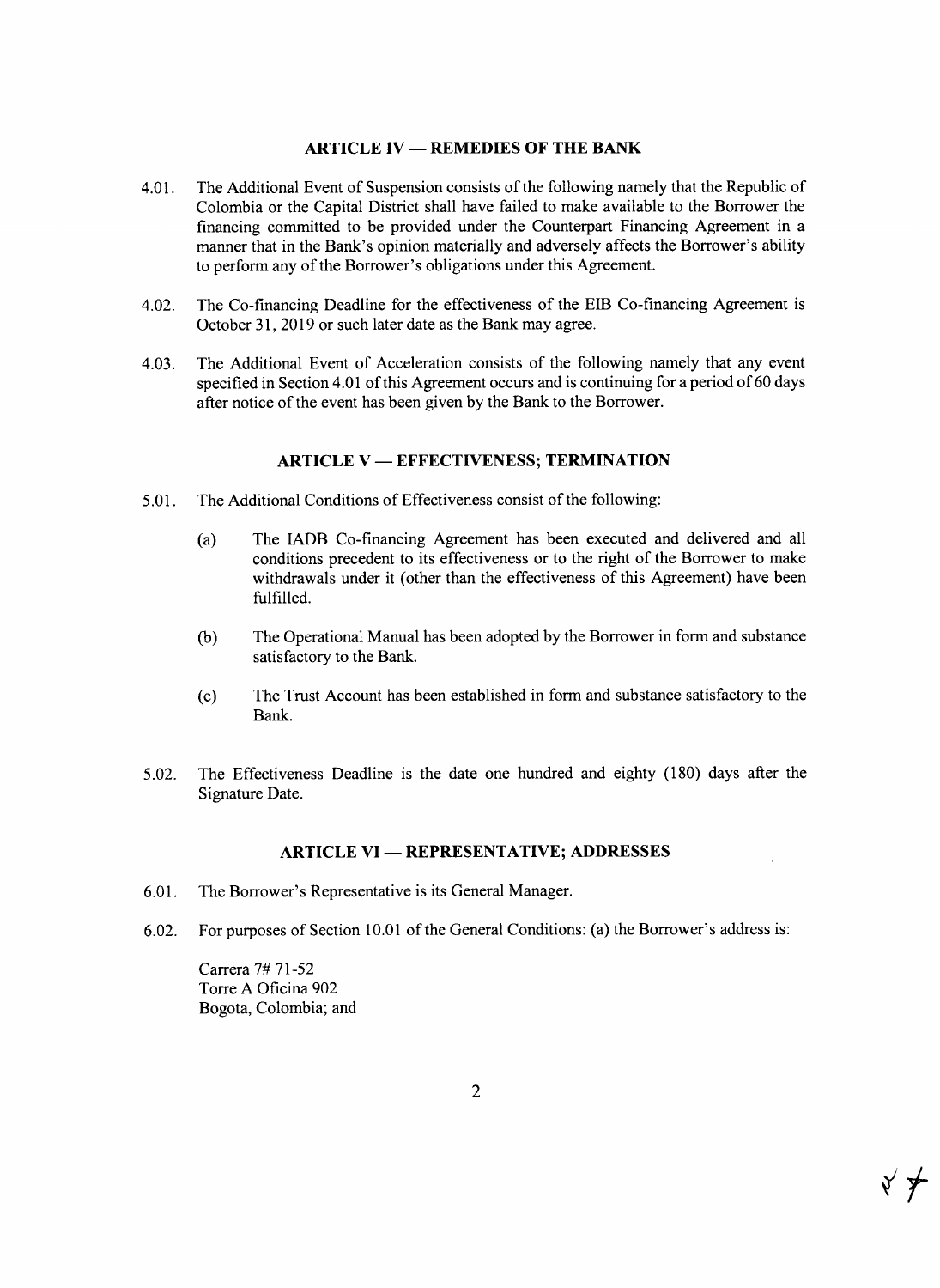**(b)** the Borrower's Electronic Address **is:**

E-mail: Gerencia.general@metrodebogota.gov.co

**6.03.** For purposes of Section **10.01** of the General Conditions: (a) the Bank's address is:

International Bank for Reconstruction and Development **1818** H Street, N.W. Washington, **D.C.** 20433 United States of America; and

**(b)** the Bank's Electronic Address is:

Telex: Facsimile:

rep

248423(MCI) or **1-202-477-6391** 64145(MCI)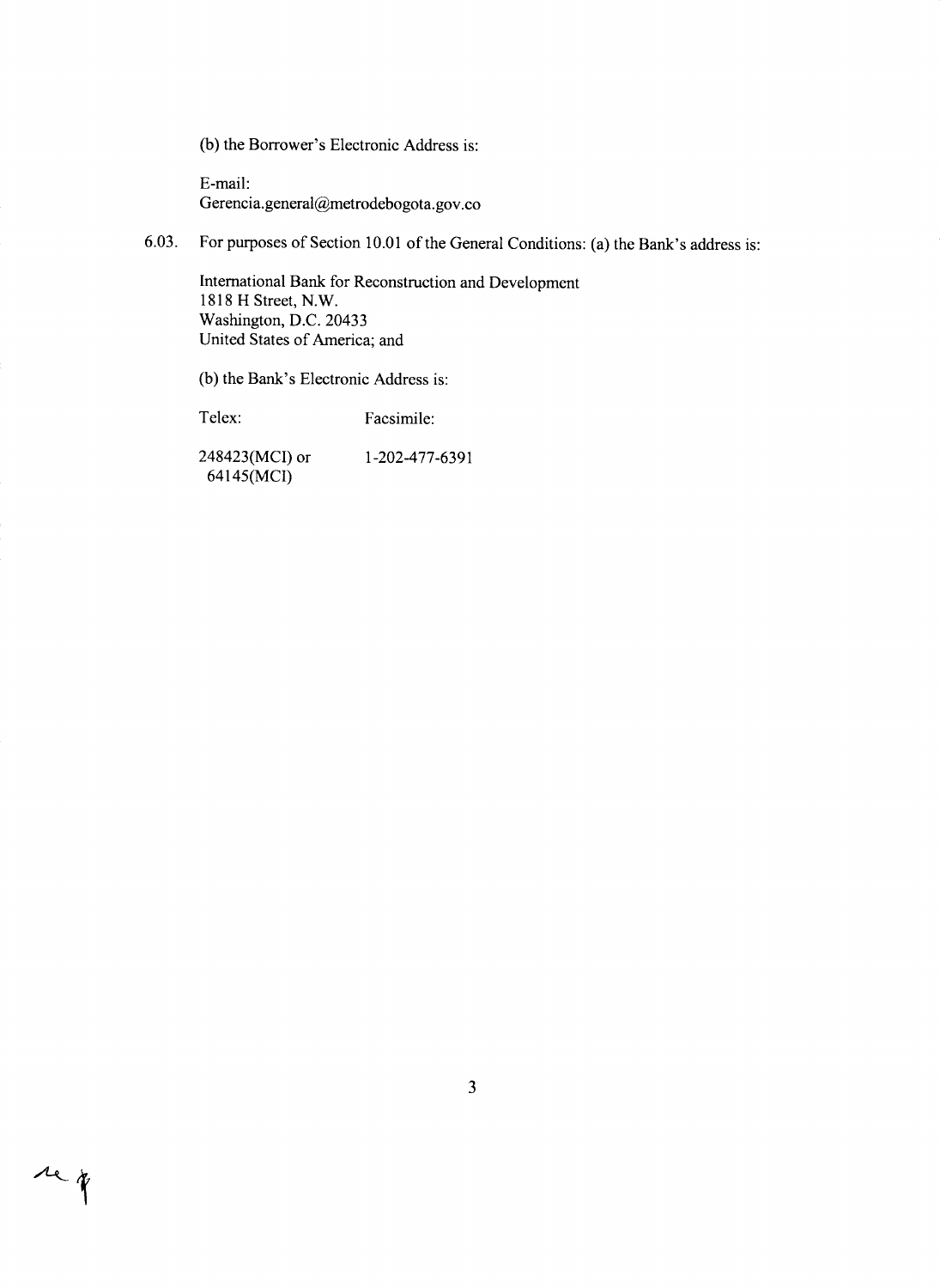AGREED as of the Signature Date.

#### **INTERNATIONAL** BANK FOR **RECONSTRUCTION AND DEVELOPMENT**

 $\begin{array}{c} \text{By} \\ \text{fcm} \end{array}$ 

Authorized Representative Name: Ulrich Ząchqu Title: Difector For Colombia and Veneuch Date:  $Augush 6, 2018$ 

|    |                | EMPRESA METRO DE BOGOTA,S.A.     |  |
|----|----------------|----------------------------------|--|
| By | pulci (mober / |                                  |  |
|    |                | <b>Authorized Representative</b> |  |
|    |                | Name: Andres Escobar Unbe        |  |
|    |                | Title: Ceneral Manager           |  |
|    |                | Date: August 6, 2018             |  |
|    |                |                                  |  |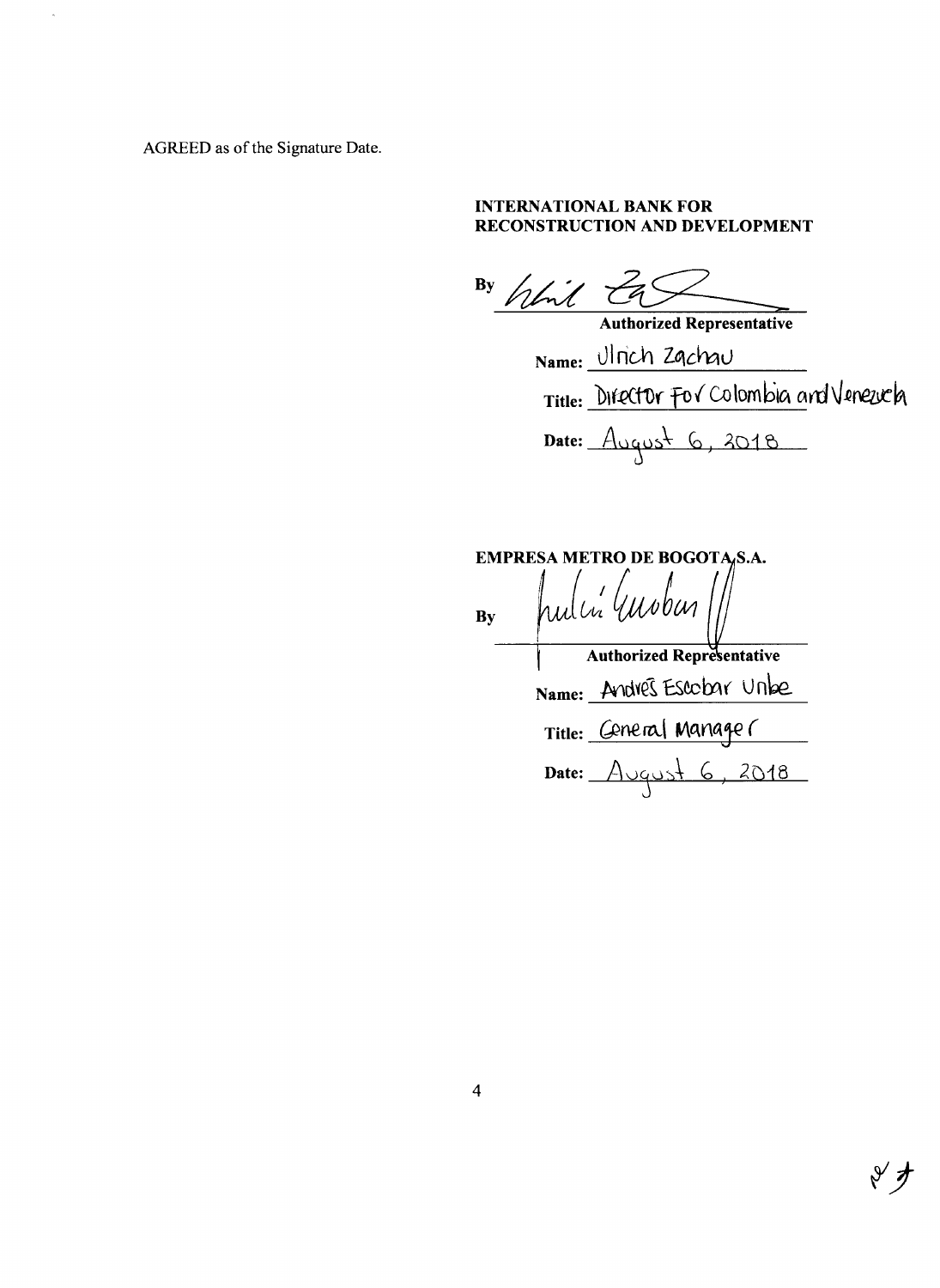#### **SCHEDULE 1**

#### **Project Description**

The objective of the Project is to improve readiness and start the implementation of the Bogota Metro Line 1 Section **1.**

The Project consists of the following parts:

#### **Part A: Detailed Designs, Initial Construction and Works Supervision**

Detailed designs, and initial construction works including, *inter alia,* ground improvement and compacting for the railyard and initial pilling installation for the viaduct for the Bogota Metro Line 1 Section **1,** and provision of consulting services for works supervision.

#### **Part** B: **Institutional and Policy Strengthening**

ret

- **1.** Carrying out of technical studies as needed for the implementation of the Bogota Metro Line 1 Section 1 and approved **by** the Bank, including, *inter alia,* studies for the integration of the Bogota Metro Line 1 Section 1 with the SITP, transit oriented development, and for the identification of land value capture instruments.
- 2. Strengthening: (a) the capacity of the mobility sector of the Borrower and the Capital District; (b) the security and safety of women in public transport; and (c) the Borrower's financial management and safeguards supervision capacity; all through the provision of consulting services and training.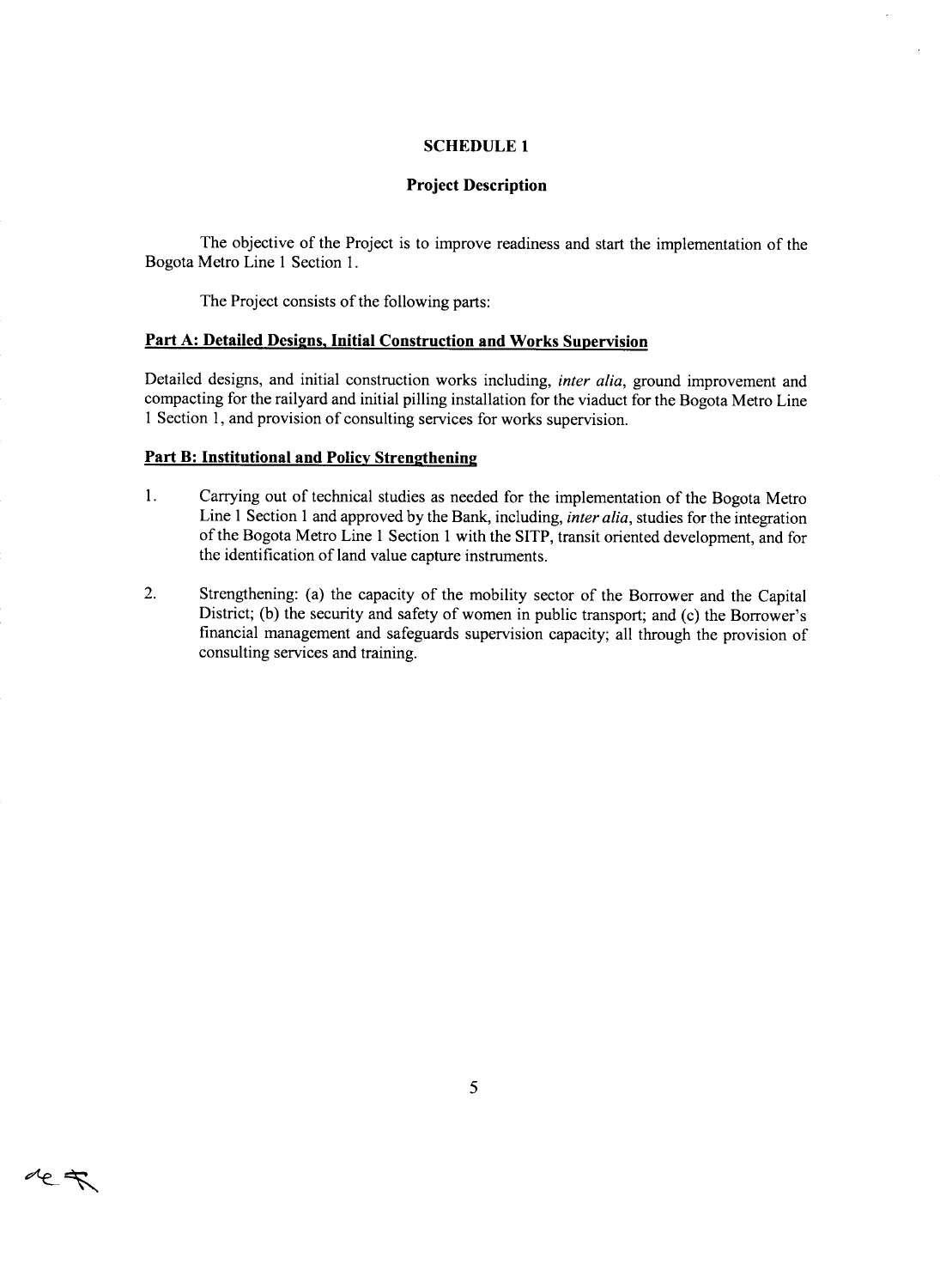#### **SCHEDULE 2**

#### **Project Execution**

#### **Section I. Implementation Arrangements**

#### **A. Institutional Arrangements**

- 1. The Borrower shall maintain, for purpose of the implementation, monitoring and supervision of the Project, a structure, functions and responsibilities, and staffing including fiduciary, technical, social and environmental specialists, all with qualifications, experience acceptable to the Bank, as set forth in the Operational Manual.
- 2. The Borrower shall, not later than one month after the Effective Date, employ a consultant with qualifications and experience acceptable to the Bank to provide advisory services to the Borrower in technical, strategic and management aspects of the Metro Line 1 Section 1.
- **3.** The Borrower shall, not later than December **31, 2019** select the Concessionaire and thereafter enter into a contract with the Concessionaire under terms and conditions satisfactory to the Bank which shall include, *inter alia* the Concessionaire's obligation to comply with the Safeguard Instruments and grievance redress mechanisms referenced therein.
- 4. The Borrower shall exercise its rights under the Concessionaire Contract in such manner as to protect the interests of the Borrower and the Bank and to accomplish the purposes of the Loan. Except as the Bank shall otherwise agree, the Borrower shall not assign, amend, abrogate, terminate, waive or fail to enforce the Concessionaire Contract or any of its provisions.

#### B. **Operational Manual**

- <sup>1</sup>**.** The Borrower shall carry out the Project in accordance with a manual (the Operational Manual), acceptable to the Bank, which shall include, *inter alia:*
	- (a) the budgeting, accounting, auditing, reporting, financial, procurement and disbursement procedures of the Project;
	- **(b)** the organizational structure for implementation of the Project;
	- **(c)** the Project indicators for the monitoring and evaluation of the Project;
	- **(d)** the Safeguards Instruments, including the grievance redress mechanism referenced therein; and
	- **(e)** the Annual Disbursement Ratios.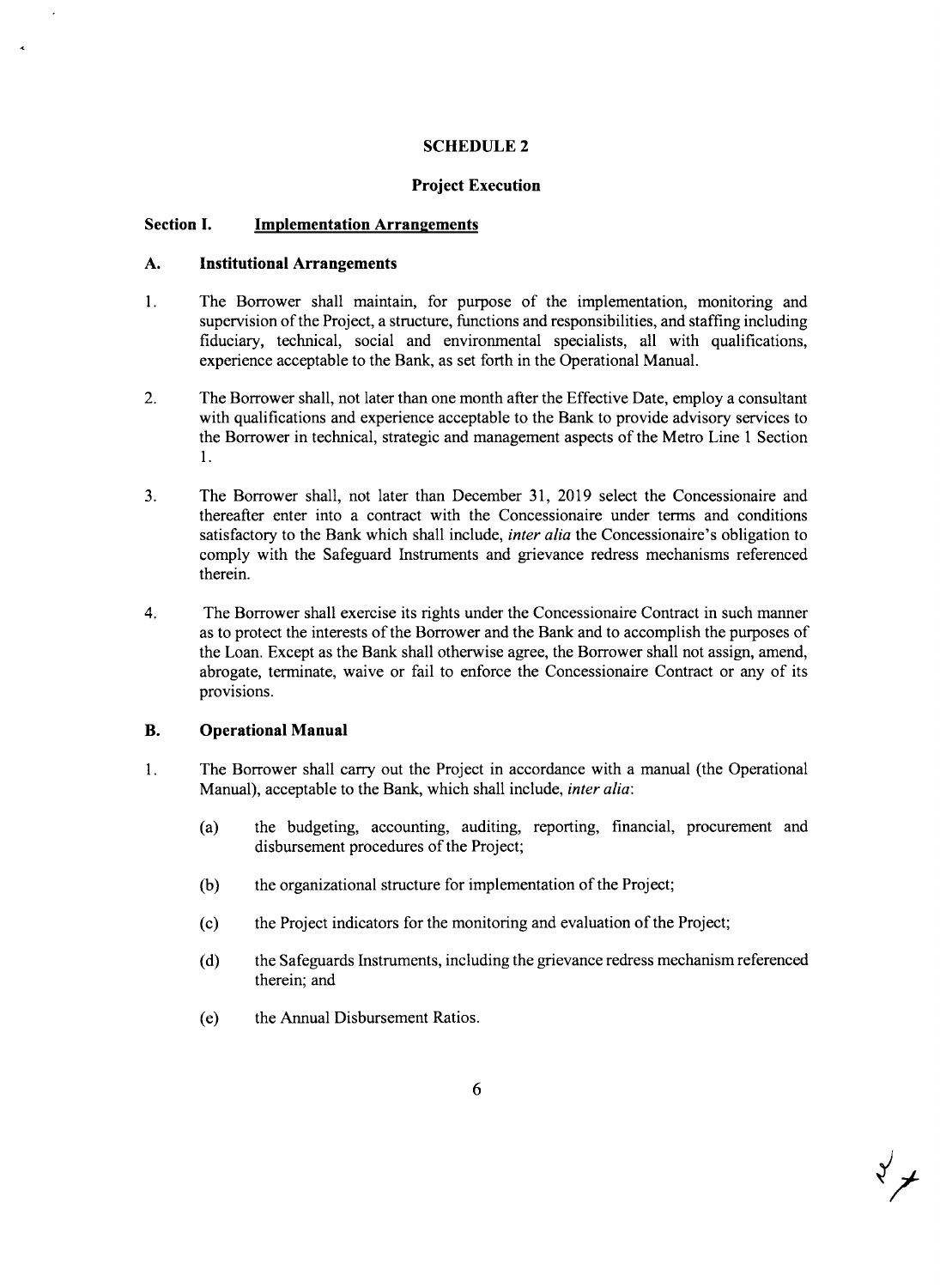2. In case of any conflict between the terms of the Operational Manual and those of this Agreement, the terms of this Agreement shall prevail.

#### **C. IDU Agreement**

- **1 .** The Borrower shall, not later than one month after the Effective Date, and in any event prior to the initiation of any works for which land acquisition is required under the Project, whichever is earlier, amend the **IDU** Agreement under terms and conditions acceptable to the Bank, including, *inter alia,* IDU's obligation to carry out land acquisition activities in accordance with the provisions of the Initial RAP, the RPF and any applicable RAPs.
- 2. The Borrower shall exercise its rights and carry out its obligations under the **IDU** Agreement and the **IDU** Amendment in such manner as to protect the interests of the Borrower and the Bank and to accomplish the purposes of enabling the Borrower to comply with its obligations under Section **I.D** of this Schedule. Except as the Bank shall otherwise agree, the Borrower shall not assign, amend, abrogate, terminate, waive or fail to enforce the **IDU** Agreement or the **IDU** Amendment or any of their provisions.

#### **D. Safeguards**

re to

- 1. The Borrower shall ensure that:
	- (a) the Project and the construction of the remainder of Bogota Metro Line 1 Section **<sup>I</sup>**are carried out with due regard to appropriate health, safety, social and environmental standards and practices, and in accordance with the **ESIA, ESMP,** RPF, the Initial RAP and the RAPs;
	- **(b)** for each activity for which the RPF provides for the preparation of a RAP, such RAP is prepared and disclosed in accordance with the RPF, adequately consulted with Affected Persons as per the RPF, and furnished to the Bank for review and approval; and
	- **(c)** all measures are taken to implement the Initial RAP and the RAPs in accordance with their terms and in a manner acceptable to the Bank. To this end, the Borrower shall ensure, without limitation, that: (i) funds are available to cover all the costs of implementing the Initial RAP and the RAPs; (ii) Affected Persons shall be compensated at replacement cost, in accordance with the Initial RAP and the RAPs, as applicable; and (iii) the implementation, monitoring and evaluation of the Initial RAP and the RAPs is completed and reported in a manner satisfactory to the Bank.
- 2. The Borrower shall ensure that the obligation to comply with the relevant Safeguard Instruments is incorporated in the bidding documents and contracts between the Borrower and the Concessionaire, other contractors or subcontractors and any entity undertaking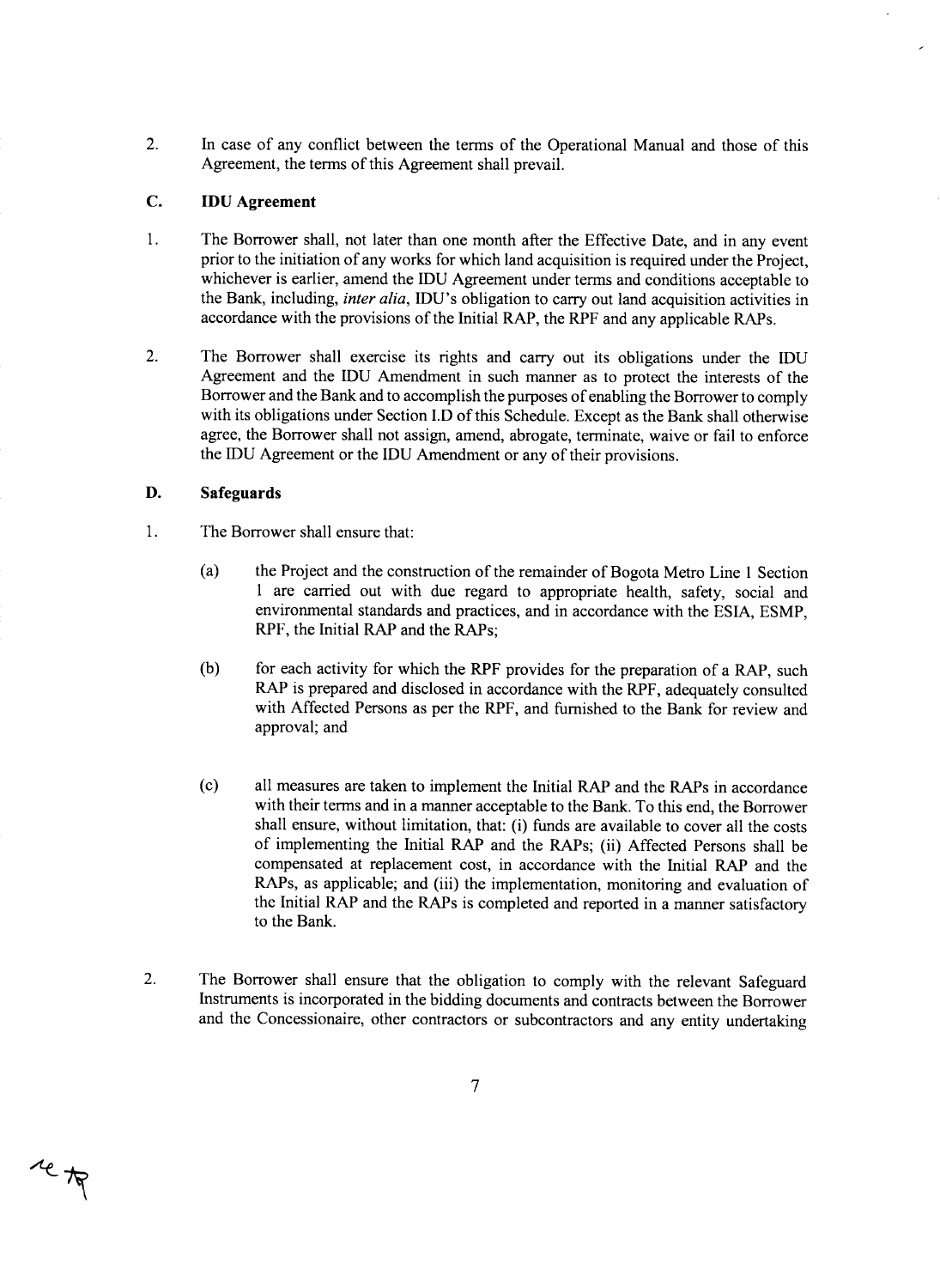works supervision as needed to enable the Borrower to comply with its safeguard obligations.

- **3.** The Borrower shall require the Concessionaire that the obligation to comply with the Safeguard Instruments is incorporated in the bidding documents and contracts between the Concessionaire and other contractors and subcontractors as needed to enable the Borrower to comply with its safeguard obligations.
- 4. The Borrower shall maintain and publicize the availability of a grievance redress mechanism, in a form and substance satisfactory to the Bank, to hear and determine fairly and in good faith all complaints raised in relation to the Project, including any Bogota Metro Line 1 Section **I** activities, and take all measures necessary to implement the determinations made **by** such mechanism in a manner satisfactory to the Bank.
- **5.** Except as the Bank shall otherwise agree, the Borrower shall ensure that none of the provisions of the Safeguards Instruments is abrogated, amended, repealed, suspended or waived. In case of any inconsistencies between the provisions of any of the Safeguards Instruments and the provisions of this Agreement, the provisions of this Agreement shall prevail.

#### **Section II. Project Monitoring Reporting and Evaluation**

The Borrower shall furnish to the Bank each Project Report not later than forty-five (45) days after the end of each calendar semester, covering the calendar semester.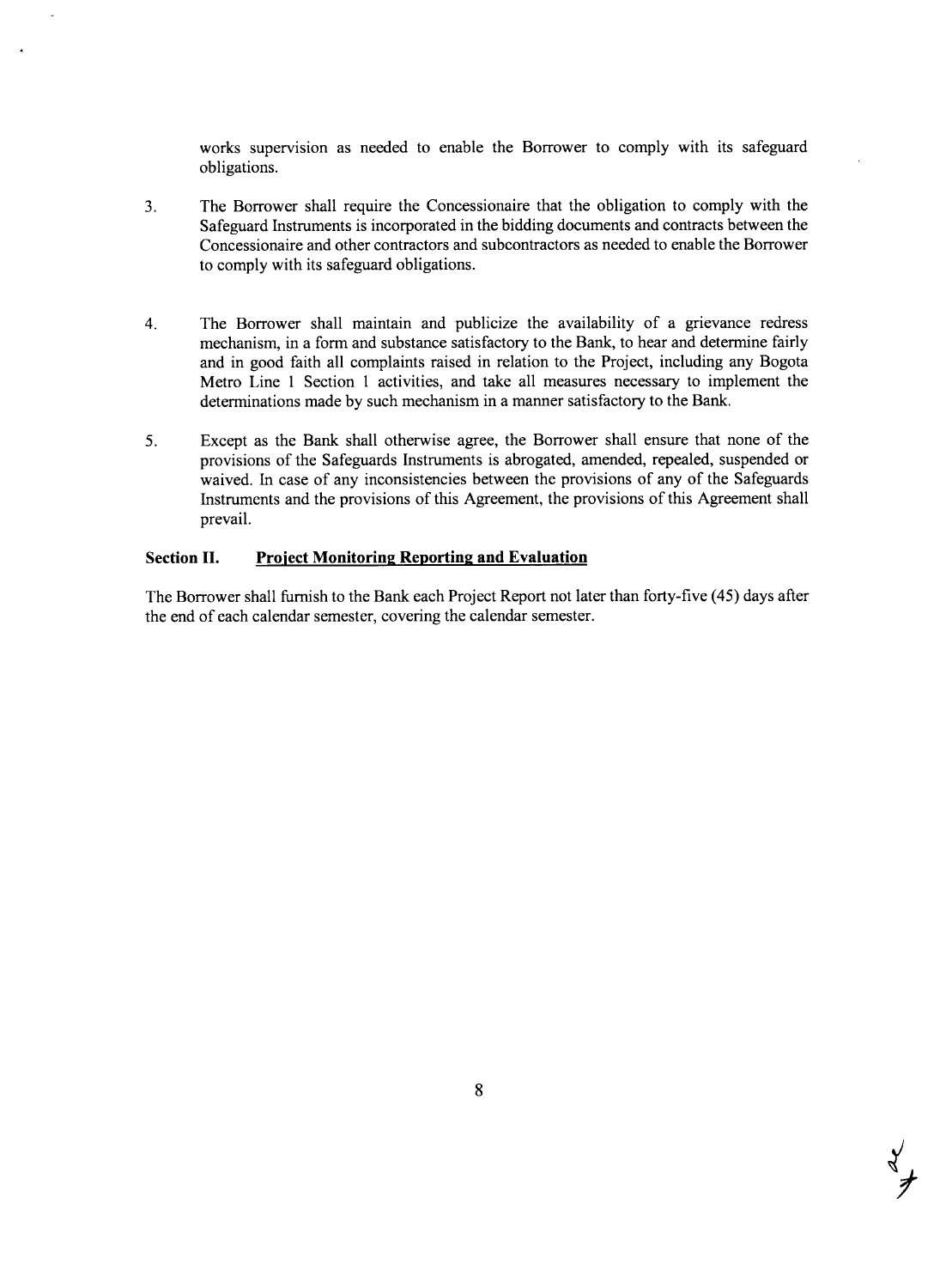#### **Section III. Withdrawal of Loan Proceeds**

#### **A. General**

Without limitation upon the provisions of Article II of the General Conditions and in accordance with the Disbursement and Financial Information Letter, the Borrower may withdraw the proceeds of the Loan to finance Eligible Expenditures; in the amount allocated and, if applicable, up to the percentage set forth against each Category of the following table:

| Category                                                                                                              | <b>Amount of the Loan</b><br><b>Allocated</b><br>(expressed in USD) | <b>Percentage of Expenditures</b><br>to be financed<br>(inclusive of Taxes) |
|-----------------------------------------------------------------------------------------------------------------------|---------------------------------------------------------------------|-----------------------------------------------------------------------------|
| (1)<br>Goods.<br>works,<br>non-<br>consulting<br>services,<br>and<br>consulting services for Part A<br>of the Project | 67,000,000                                                          | 100% as set forth in the<br>Operational Manual                              |
| Consulting services and<br>(2)<br>Training for Part B of the<br>Project                                               | 3,000,000                                                           | 100% as set forth in the<br><b>Operational Manual</b>                       |
| <b>TOTAL AMOUNT</b>                                                                                                   | 70,000,000                                                          |                                                                             |

#### B. **Withdrawal Conditions; Withdrawal Period**

- 1. Notwithstanding the provisions of Part **A** above, no withdrawal shall be made for payments made prior to the Signature Date.
- 2. The Closing Date is December **31, 2023.**

#### **Section IV. Other Undertakings**

re

- 1. The Borrower shall, throughout Project implementation, comply with the Annual Disbursement Ratios.
- 2. For purposes of ensuring compliance with the Annual Disbursement Ratios, the Borrower shall not later than forty-five (45) days after the end of each calendar year furnish to the Bank, a consolidated interim financial report, acceptable to the Bank, which shall identify the Eligible Expenditures financed under the Loan and the Project expenditures financed under each Co-financier Loan.
- **3.** Without limitation to the provisions of paragraphs 1 and 2 above, and Section **2.08** of the General Conditions, and in order to comply with the Annual Disbursement Ratios, the Borrower may request the Bank to finance a lower percentage of expenditures under the Loan.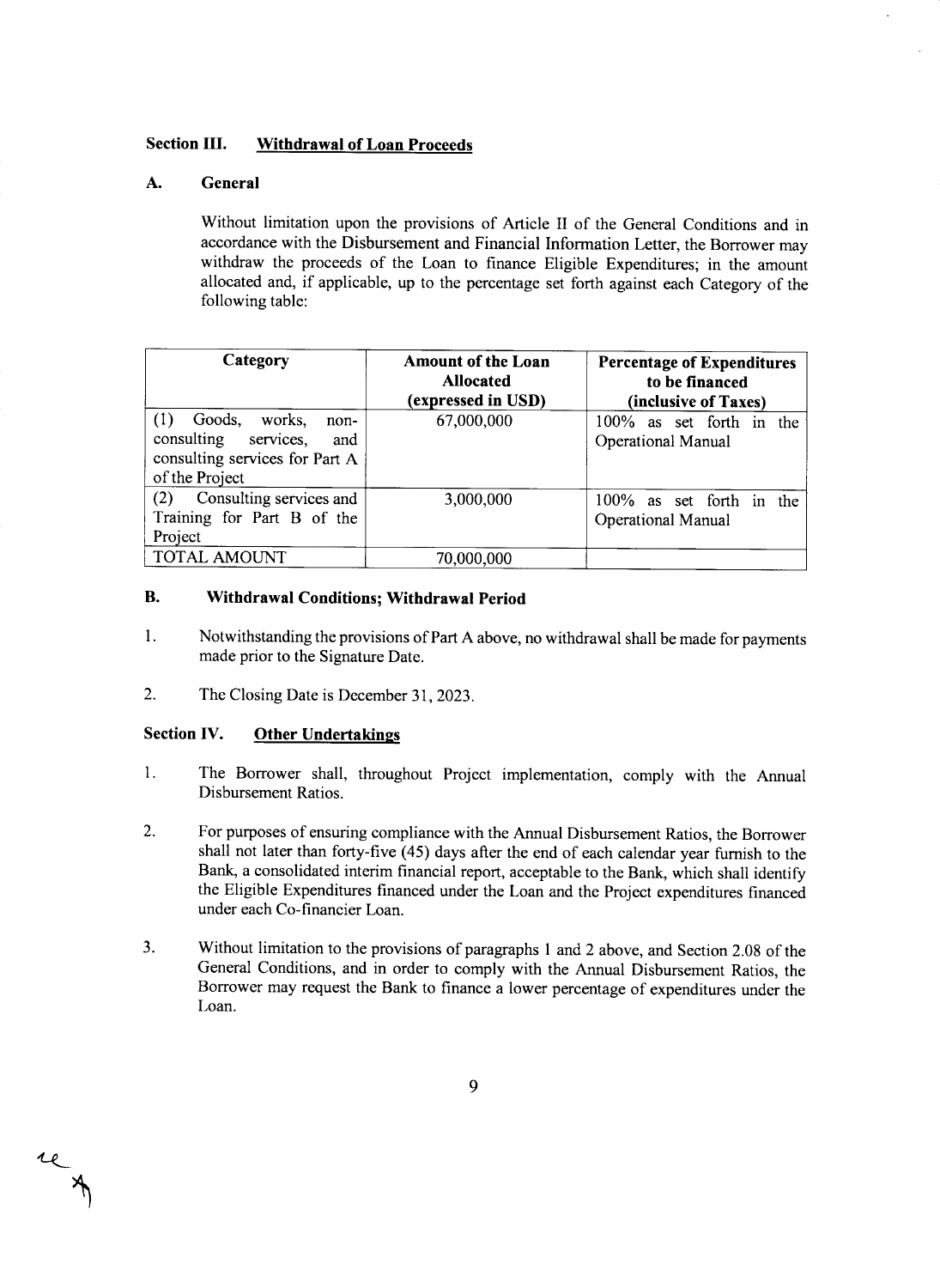#### **Section V. Procurement**

#### **Procurement of Goods, Works, Non-consulting and Consulting Services**

- 1. At the request of the Borrower, the Bank has agreed that the procurement of all goods, works, non-consulting services and consulting services required for the Project and to be financed out of the proceeds of the Loan and the Co-financiers Loans, be made under the alternative procurement arrangements referred to in Paragraph 2.4 (a) of the IBRD Procurement Regulations.
- 2. **All** goods, works, non-consulting services and consulting services required for the Project and to be financed out of the proceeds of the Loan shall be procured **by** the Borrower in accordance with:
	- (a) the provisions set forth in: (i) the Policies for Procurement of Goods and Works financed **by** the Inter-American Development Bank **(GN** 2349-9) of March 2011 with respect to goods, works and non-consulting services; and (ii) the Policies for the Selection and Contracting of Consultants Financed **by** the Inter-American Development Bank **(GN** *-2350-9)* of March 2011 with respect to consulting services;
	- **(b)** the provisions of Paragraphs **3.21, 3.23** (e) and **3.32** of the IBRD Procurement Regulations; and
	- **(c)** the Procurement Plan.
- **3.** In the event that the alternative procurement arrangements referred to in paragraph **I** above are terminated at the request of the Borrower, IADB or the Bank, goods, works, nonconsulting services and consulting services required for the Project and to be financed out of the proceeds of the Loan shall be procured in accordance with the IBRD Procurement Regulations. In such case, the term Procurement Plan shall be the Borrower's procurement plan for the Project provided for under Section IV of the IBRD Procurement Regulations, as such plan may be updated from time to time with the Bank's approval.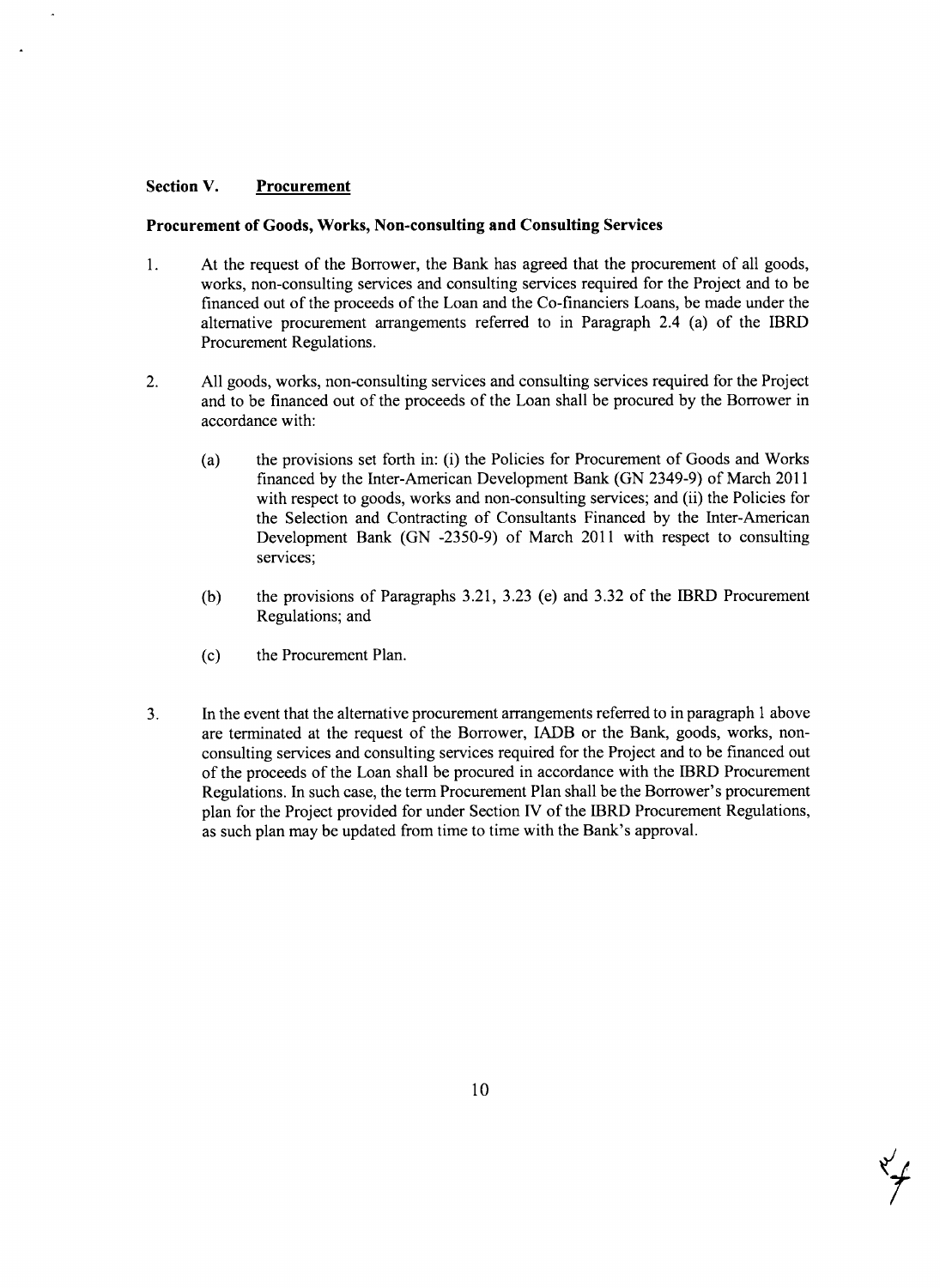### **SCHEDULE 3**

 $\mathcal{L}$ 

 $\hat{\mathcal{L}}$ 

## **Customized Amortization Repayment Schedule**

The Borrower shall repay the principal amount of the Loan as follows:

| <b>Principal Payment Date</b> | Installment Share Expressed as % of<br>Principal |
|-------------------------------|--------------------------------------------------|
| March 15, 2034                | 5%                                               |
| September 15, 2034            | 5%                                               |
| March 15, 2035                | $5\%$                                            |
| September 15, 2035            | 5%                                               |
| March 15, 2036                | 5%                                               |
| September 15, 2036            | 5%                                               |
| March 15, 2037                | 5%                                               |
| September 15, 2037            | 5%                                               |
| March 15, 2038                | 5%                                               |
| September 15, 2038            | 5%                                               |
| March 15, 2039                | 5%                                               |
| September 15, 2039            | 5%                                               |
| March 15, 2040                | 10%                                              |
| September 15, 2040            | 10%                                              |
| March 15, 2041                | 15%                                              |
| September 15, 2041            | 5 %                                              |

reg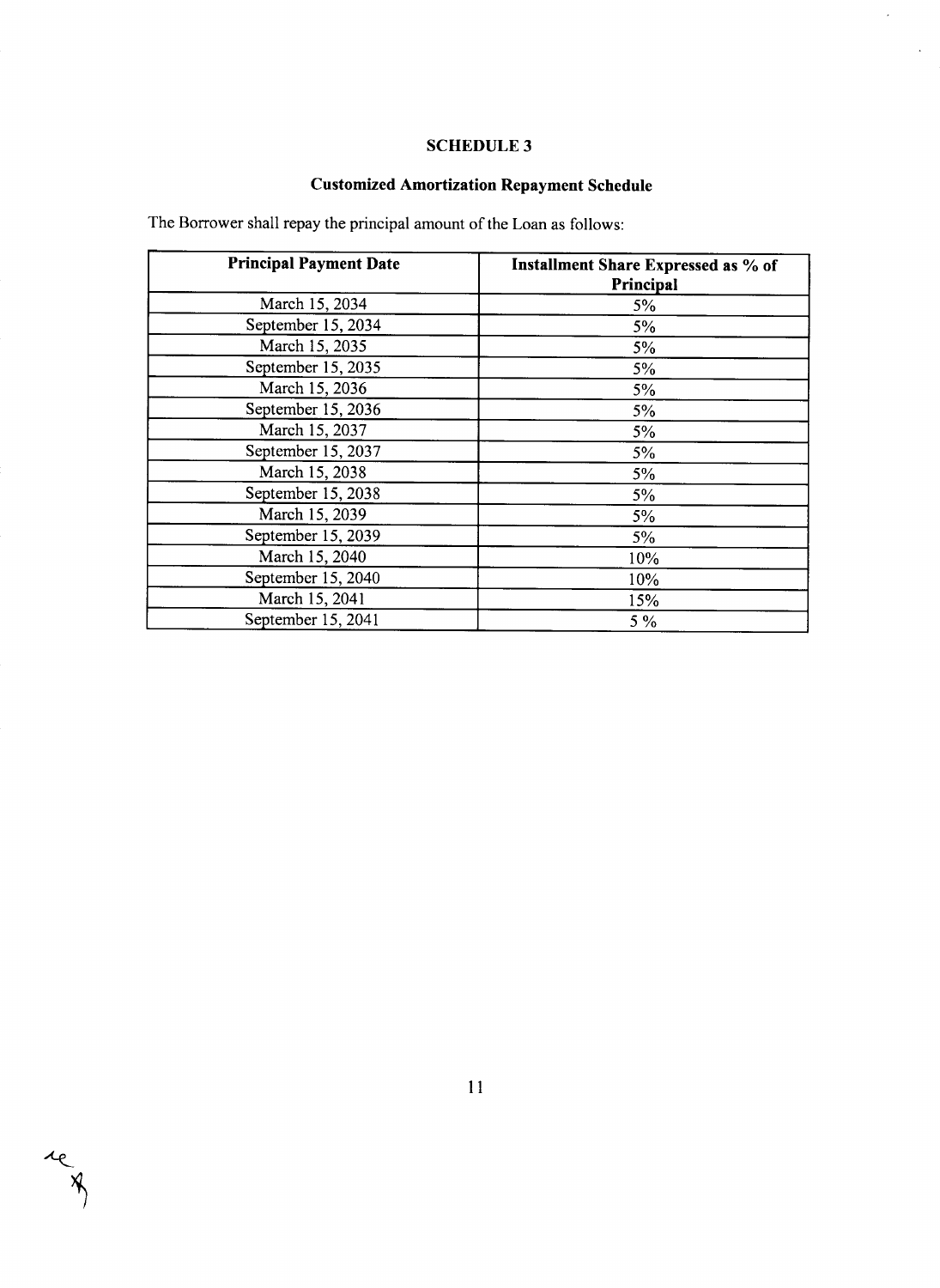#### **APPENDIX**

#### **Section I. Definitions**

- 1. "Affected Person" means a person or entity who, on account of the execution of the Bogota Metro Line 1 Section **1,** has experienced or would experience direct economic and social impacts caused **by:** (i) the involuntary taking of land resulting in: (a) relocation or loss of shelter; **(b)** loss of assets or access to assets; or (c) loss of income sources or means of livelihood, whether or not such person must move to another location; and "Affected Persons" means, collectively, all such Affected Persons.
- 2. "Annual Disbursement Ratio" means amounts under the Loan and under each Co-financier Loan to be disbursed **by** the Borrower on an annual basis throughout Project implementation, and as set forth in the Operational Manual, as the same may be adjusted from time to time in a manner acceptable to the Bank.
- **3.** "Anti-Corruption Guidelines" means, for purposes of paragraph *5* of the Appendix to the General Conditions, the "Guidelines on Preventing and Combating Fraud and Corruption in Projects Financed **by** IBRD Loans and **IDA** Credits and Grants", dated October *15,* **2006** and revised in January 2011 and as of July **1, 2016.**
- 4. "Bogota Metro Line 1 Section **1"** means the first section of the first line for the Bogota metro system, consisting of approximately 24 kilometers of new urban rail infrastructure, including: (i) the activities supported **by** the Project; (ii) the construction of approximately 24 kilometers (including the railyard connection line and end of line rail turnouts) of a **100** percent elevated rail viaduct starting from the metro railyard (in the southwest of the city, locality of Bosa) to *Calle* **78** with Caracas Avenue in the central business district of Bogota; (iii) the construction of **16** stations, **10** of which will be integrated with the bus rapid transit system, and one railyard; (iv) the construction of approximately 22 kilometers of bicycle lanes, intervention of targeted sections and stations of the bus rapid transit system along the Caracas Avenue (until *Calle* **78)** and adjacent roads along the alignment, and public space upgrading; and (v) the provision and installation of necessary rails, rolling stock, electrical, control, telecommunications and fare collection system for the operation of the metro.
- *5.* "Capital District" means the Capital District of Bogota, the territorial entity referred to in article **322** of the Republic of Colombia's Constitution.
- **6.** "Category" means a category set forth in the table in Section **III.A** of Schedule 2 to this Agreement.
- **7.** "Co-financier" means IADB or EIB.
- **8.** "Co-financier Loans" means the IADB Co-financing and the EIB Co-financing.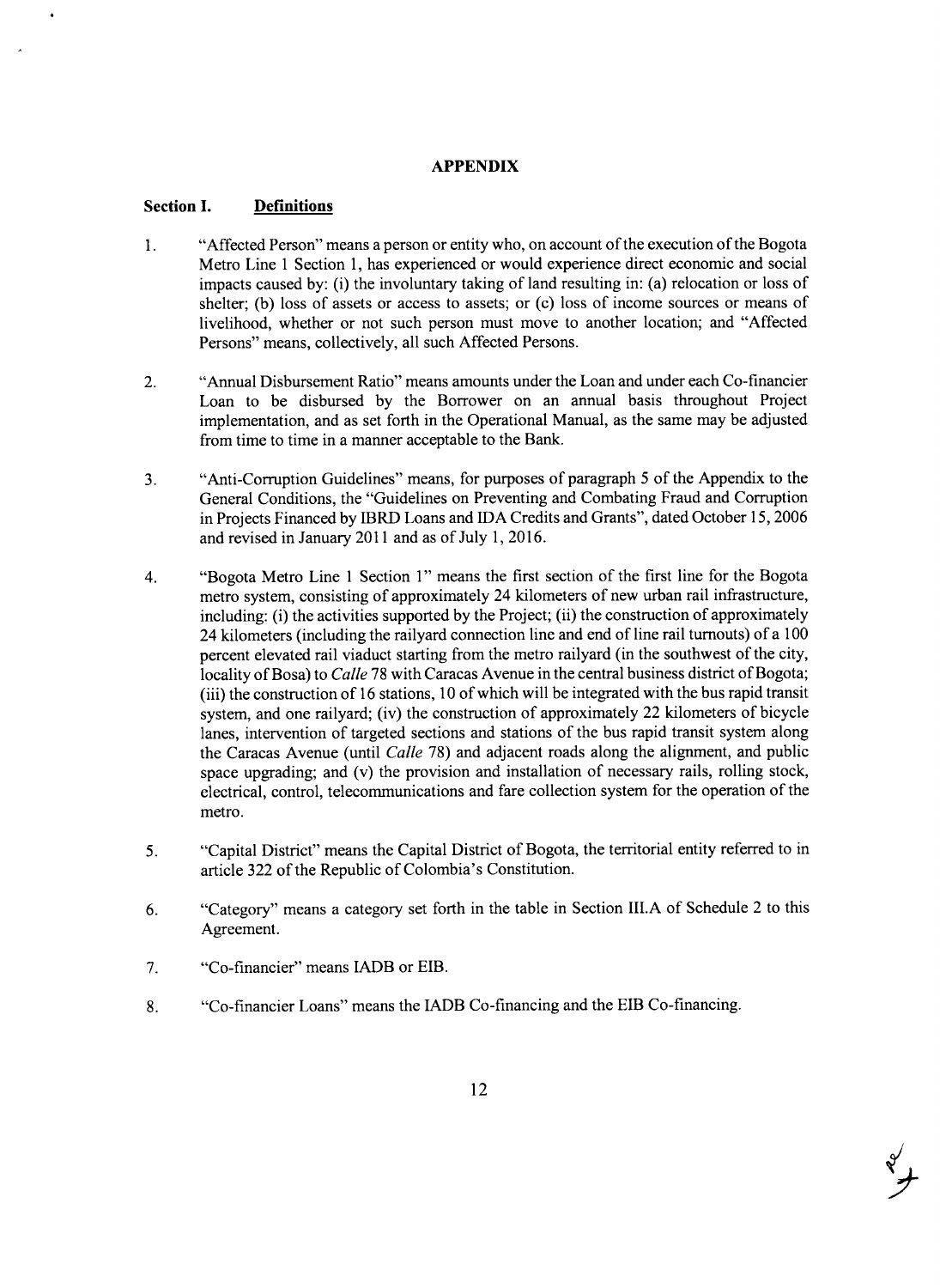- **9.** "Concessionaire" means the contractor to be selected under a single concession arrangement and a design-finance-build-operate-maintain-transfer model pursuant to the Borrower's Board Resolution *(Acta de Junta Directiva) No.* **11,** dated April 2, **2018.**
- **10.** "Concessionaire Contract" means the contract referred to in Section **I.A.3** of Schedule 2 to the Loan Agreement.
- **11.** "Counterpart Financing Agreement" means the *Convenio de Cofinanciaci6n, the* agreement entered into between the Republic of Colombia, the Capital District and the Borrower on November **9, 2017** setting forth the parties' respective financial contributions and obligations, the eligible expenditures and their fiduciary and oversight roles in the construction and operation of the Bogota Metro Line 1 Section **1.**
- 12. "EIB" means the European Investment Bank.
- **13.** "EIB Co-financing" means, for purposes of paragraph **16** of the Appendix to the General Conditions, an amount of **56** million Dollars to **be** provided **by EIB** to assist in the financing of goods, works, consulting services and non-consulting services required for Part **A** of the Project.
- 14. "EIB Co-financing Agreement" means the agreement to be entered into between the Borrower and the EIB providing for the **EfB** Co-financing.
- *15.* "Environmental and Social Impact Assessment" or **"ESIA"** means the environmental and social impact assessment, prepared **by** the Borrower, satisfactory to the Bank, and disclosed on the Bank's website on June **18, 2018,** setting out details of potential environmental and and adverse impacts associated with any Bogota Metro Line 1 Section 1 activities, which together with an **ESMP,** define measures to manage such risks and impacts, including measures that endeavor to prevent and respond to gender-based violence and sexual exploitation and abuse, and including any schedules to such assessment; as said instrument may be updated from time to time with the prior written agreement of the Bank.
- **16.** "Environmental and Social Management Plan" or **"ESMP"** means the environmental and social management plan prepared **by** the Borrower, satisfactory to the Bank, and disclosed on the Bank's website on June **18, 2018** which details, *inter alia:* (a) the measures to be taken during the implementation and operation of the Bogota Metro Line 1 Section **1,** including measures that endeavor to prevent and respond to gender-based violence and sexual exploitation and abuse, and measures to prevent mitigate, correct or compensate the construction, construction and operation of the Bogota Metro Line 1 Section 1 or to reduce them to acceptable levels); and **(b)** the actions needed to implement these measures; as said instrument may **be** updated from time to time with the Bank's prior written agreement.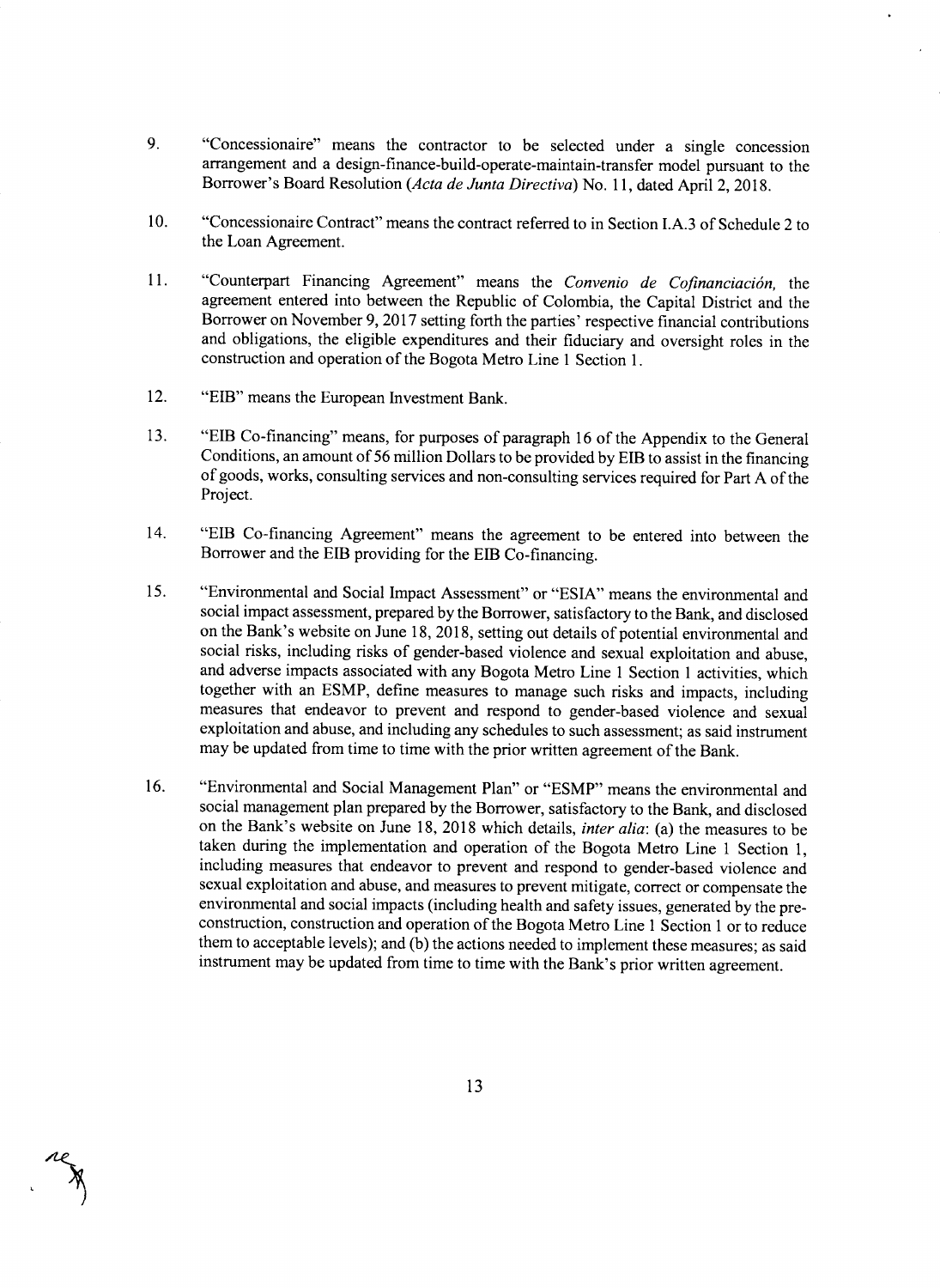- **17.** "General Conditions" means the "International Bank for Reconstruction and Development General Conditions for IBRD Financing, Investment Project Financing", dated July 14, **2017,** with the modifications set forth in Section II of this Appendix.
- **18.** "IADB" means the Inter-American Development Bank.
- **19.** "IADB Co-financing" means, for purposes of paragraph **16** of the Appendix to the General Conditions, an amount of **70** million Dollars to be provided **by** IADB to assist in the financing of goods, works and services required for the Project.
- 20. "IADB Co-financing Agreement" means the agreement to be entered into between the Borrower and the IADB providing for the IADB Co-financing.
- 21. "IBRD Procurement Regulations" means the "World Bank Procurement Regulations for IPF Borrowers", dated July **2016,** revised November **2017.**
- 22. **"IDU"** means Urban Development Institute established and operating pursuant to the Capital District's *Acuerdo* No. **19** of **1972** as amended to the date of this Agreement.
- **23. "IDU** Agreement" means the agreement entered into on May 4, **2017** between the Borrower and **IDU** setting forth IDU's obligation to assist the Borrower in the acquisition of the lands required for the implementation of the Bogota Metro Line 1 Section **1.**
- 24. **"IDU** Amendment" means the amendment to the **IDU** Agreement referred to in Section *I.C.1* of Schedule 2 to this Agreement.
- *25.* "Initial RAP" means the resettlement action plan prepared **by** the Borrower, satisfactory to the Bank, and disclosed on the Bank's external website on July *5,* **2018,** and setting forth the principles, procedures, organizational arrangements and budget to implement the resettlement related activities indicated therein, as said Initial RAP may be revised from time to time with the prior written agreement of the Bank.
- **26.** "Operational Manual" means the Borrower's manual referred to in Section **I.** B.1 of Schedule 2 to this Agreement, as the same may be amended from time to time with the prior written approval of the Bank.
- **27.** "Procurement Plan" means the Borrower's procurement plan for the Project, dated June **6, 2018,** as the same shall be updated from time to time.
- **28.** "Resettlement Action Plan" or "RAP" means any resettlement action plan to be prepared **by** the Borrower in accordance with the RPF, and acceptable to the Bank, as the same may be updated from time to time with the prior written agreement of the Bank; and "RAPs" means collectively, all such RAPs.
- **29.** "Resettlement Policy Framework" or "RPF" means the Borrower's resettlement policy framework, satisfactory to the Bank, and disclosed on the Bank's external website on July